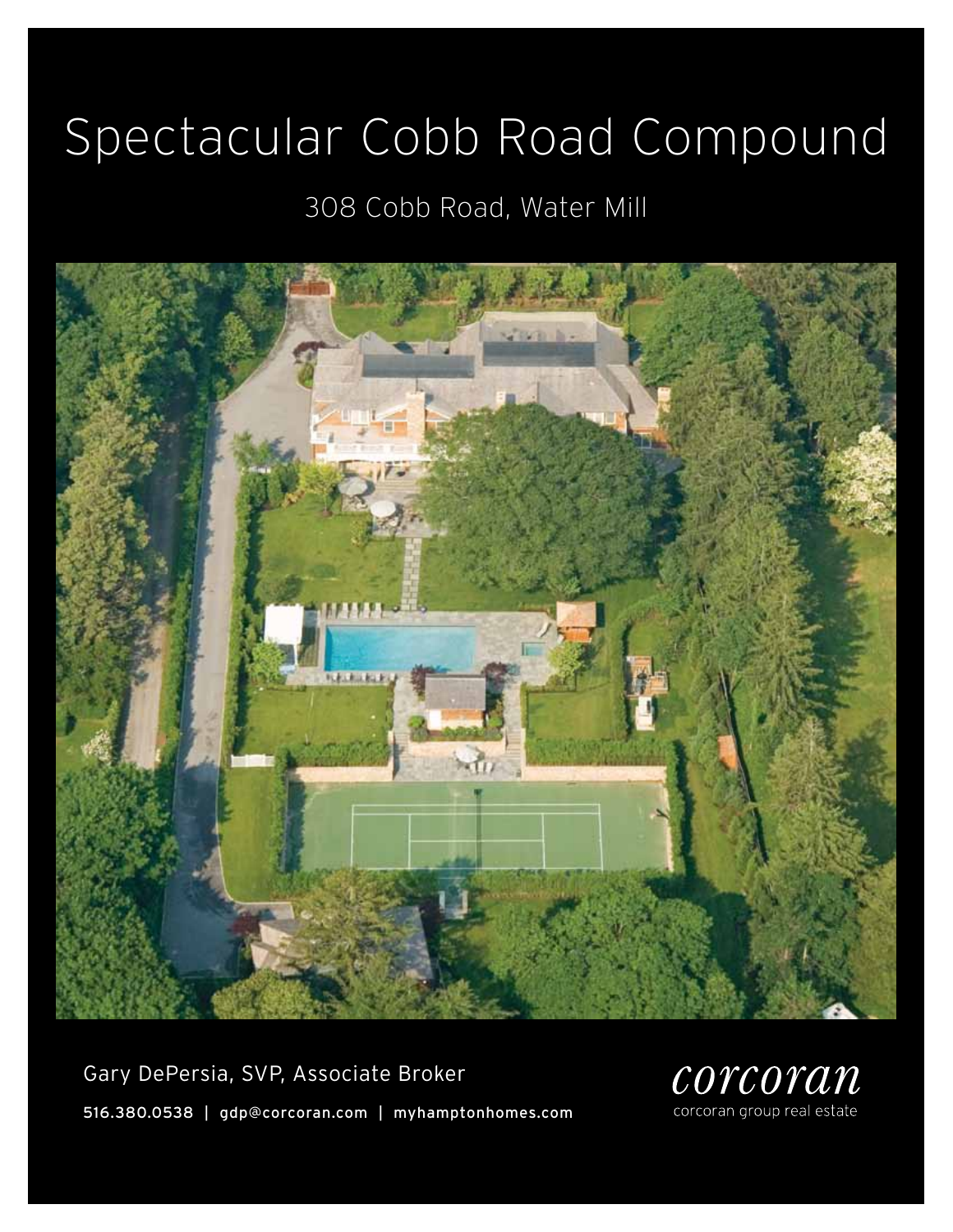#### spectacular cobb road compound

Water Mill. Sequestered behind stone walls though a gated entry, another Simon and Simon production combines masterful construction, generous room sizes and consummate finishes within this new 8,500 SF+/- 7 bedroom, 10 bath residence that anchors a gated 2 acre compound in an estate setting. Grand spaces warmed by 4 fireplaces and radiant heat throughout include impressive great room, formal dining room with wet bar, chefs kitchen professionally equipped, adjoining den with fireplace, first floor master with fireplace, sitting room and study plus 4 private guest suites all with built in closets and individual climate controls. A fully finished 4,500 sq. ft. lower level adds recreational areas and staff quarters while a heated and tiled 4 car garage holds all the toys. An elevator accesses all levels and a Crestron system controls major systems. Stone patios fan out to join the 50 ft. Gunite pool, spa, pool house, sunken court with fountain and basketball court and tiki wet bar. A 2 bedroom, 3 bath guest house offers its own Jacuzzi with nearby putting green. Security cameras, generator, 800 amp service and spectacular landscaping ensures the ultimate privacy and peace of mind.

#### Exclusive. \$13.95M WEB# 34350

MD-LD: \$675K, July: \$275K, Aug-LD: \$325K, July-LD: \$600K

- Built 2005
- Traditional
- South of the Highway
- 8,500 SF+/-
- 2 Acres
- 2 stories
- Cedar Shingle
- Duel Master Suites
- 7 Bedrooms
	- 10 Full Baths / 1 Half Bath
- 4 Fireplaces
	- Oil Hot Air Heat
	- Central Air Conditioning - Alarm Installed
	- Pre-Wired For CAT5/Audio/Video
	- Irrigation System
- Heated Gunite Pool with Spa
- Attached Radiant Heated
- 4-Car Garage
- Elevator
- Guest House
- All-Weather Tennis Court
- 
- Pool House
- 

- Double Height Entry Foyer
- Double Height Great Room with Fireplace
- Den / Family Room with Fireplace
- Maid's Quarters with Bathroom
- 4-Car Heated Garage
- Dining Room
- Butler's Pantry

- 1st Floor Master Suite with:

- Sitting Room with Bar - Office
- Master Bathroom
- Walk-In Closet
- Fireplace
	- Private Outdoor Patio
- Professional Kitchen with:
- Eat-In Kitchen - Fireplace
- Duel Sub Zero Refrigerators
- Cappuccino Machine
- Duel Sinks
- Duel Dishwashers

- 3 Bedroom Suites each with Private Bathroom
- 2nd Floor Outdoor Deck
- 2nd Floor Master Suite with: - Master Bathroom - Walk-In Closet
	- Fireplace
	- Private Deck

- Game Room with Wet Bar
- Guest Bedroom with Bathroom
- Space for Home Theater
- Media Room - Wine Cellar
- Storage Rooms
- Gym - Sauna
- Mechanicals

- Living Room with Fireplace
- 2 Bedrooms
- 2 Bathrooms
- Eat-In Kitchen
- 
- Finished Lower Level with Bath
- Outdoor Private Spa
	-





#### Property Details / Amenities / Features

First Floor

#### Second Floor

#### Lower Level

#### Guest House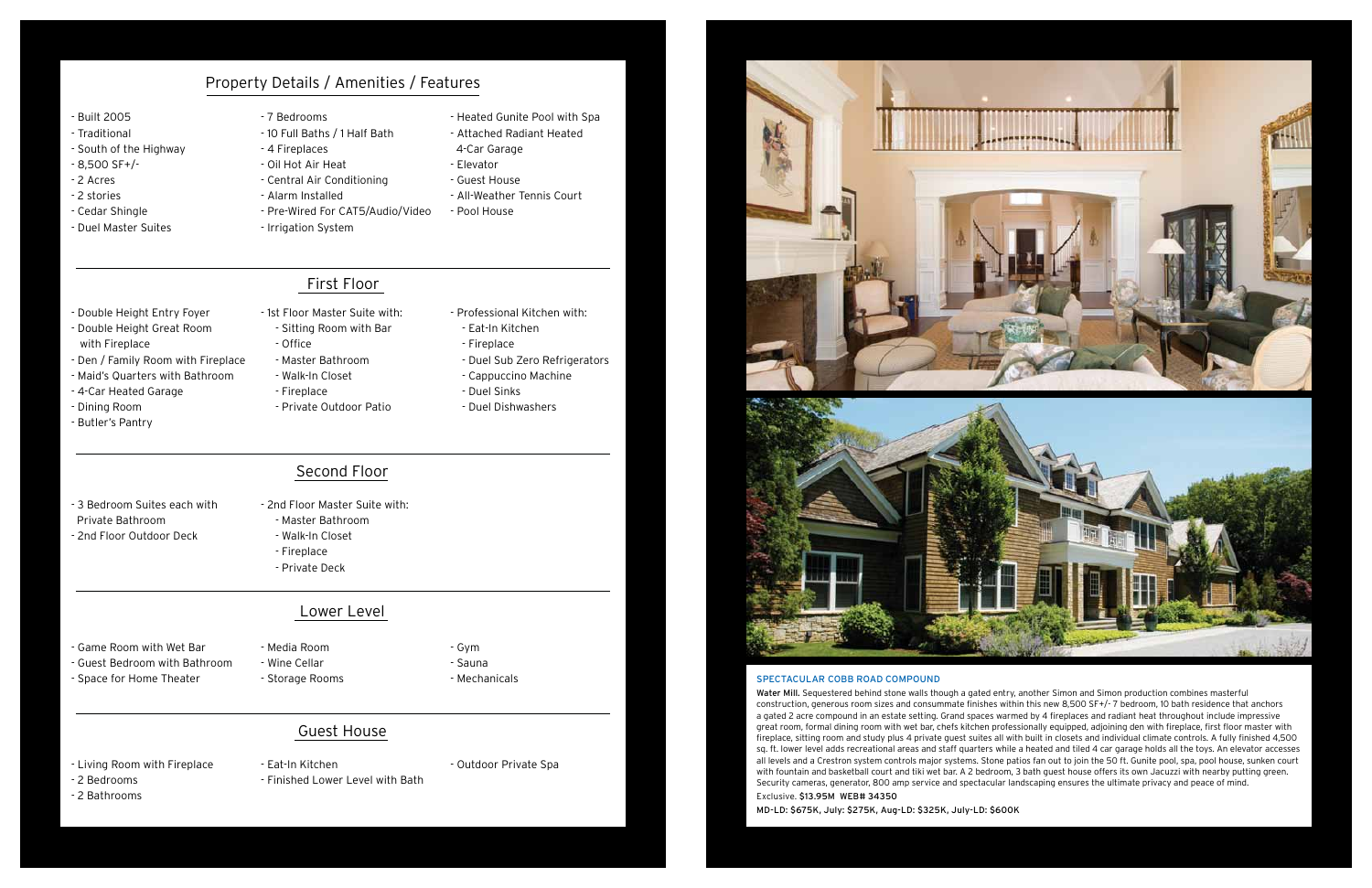





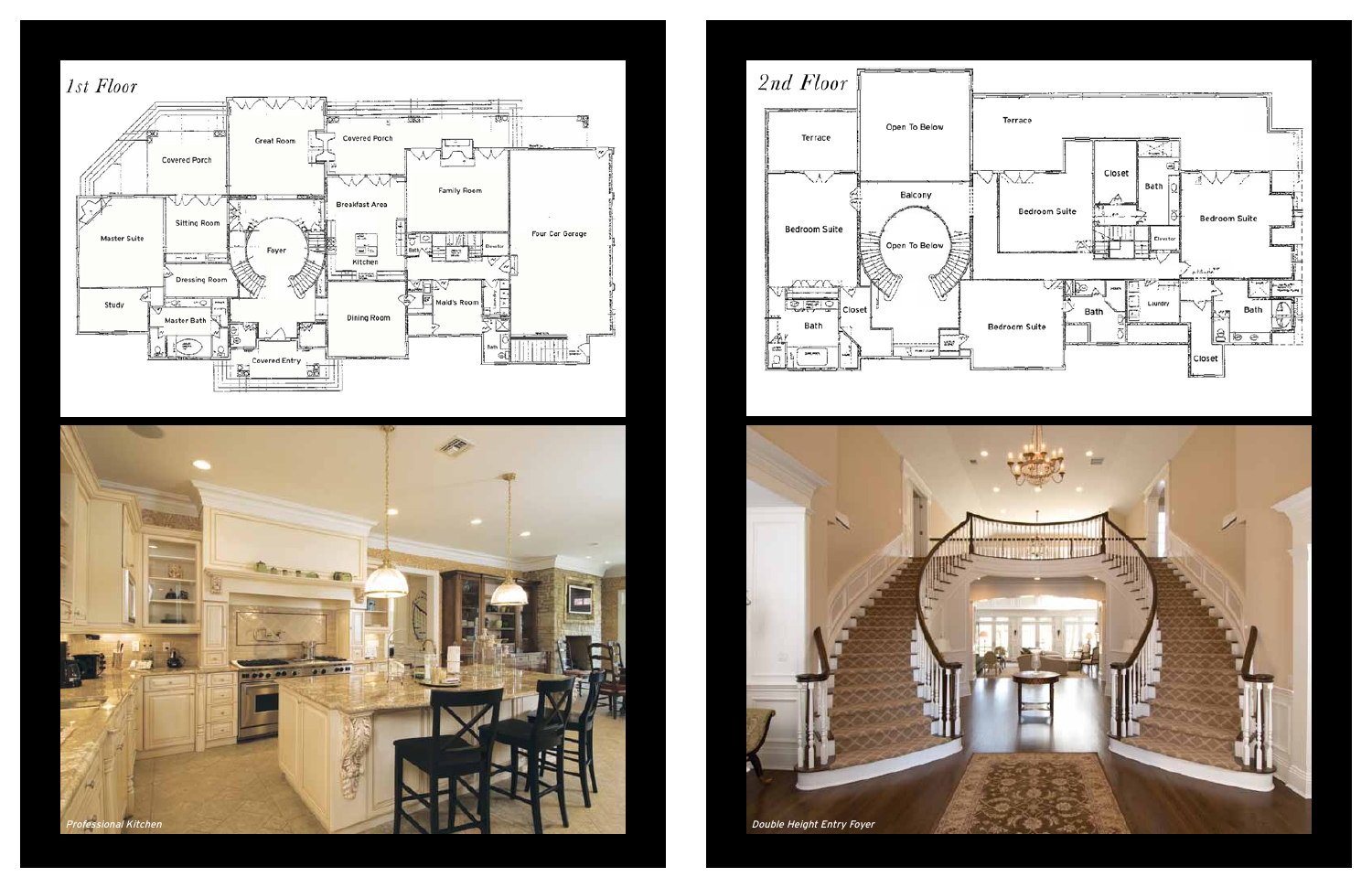